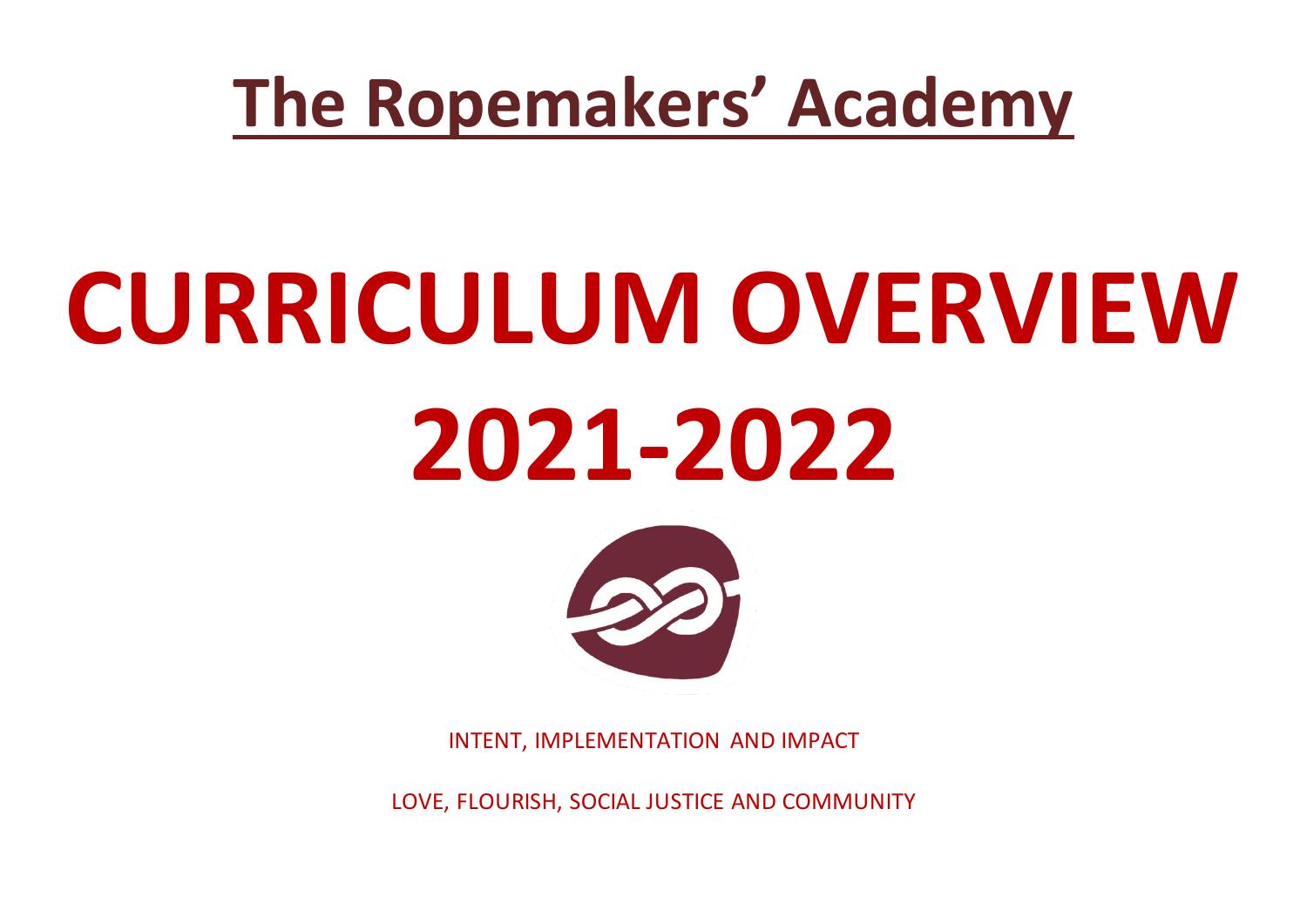

#### **CONTENTS**

| Overview (intent)                     | $\mathsf{3}$ |
|---------------------------------------|--------------|
| Curriculum structure (implementation) | 6            |
| Whole School Themes                   | 8            |
| Progression of Skills                 | 11           |
| Interventions                         | 13           |
| Ready2Learn                           | 15           |
| Communication with parents            | 17           |
| Assessment                            | 18           |
| Wider offer / enrichment              | 19           |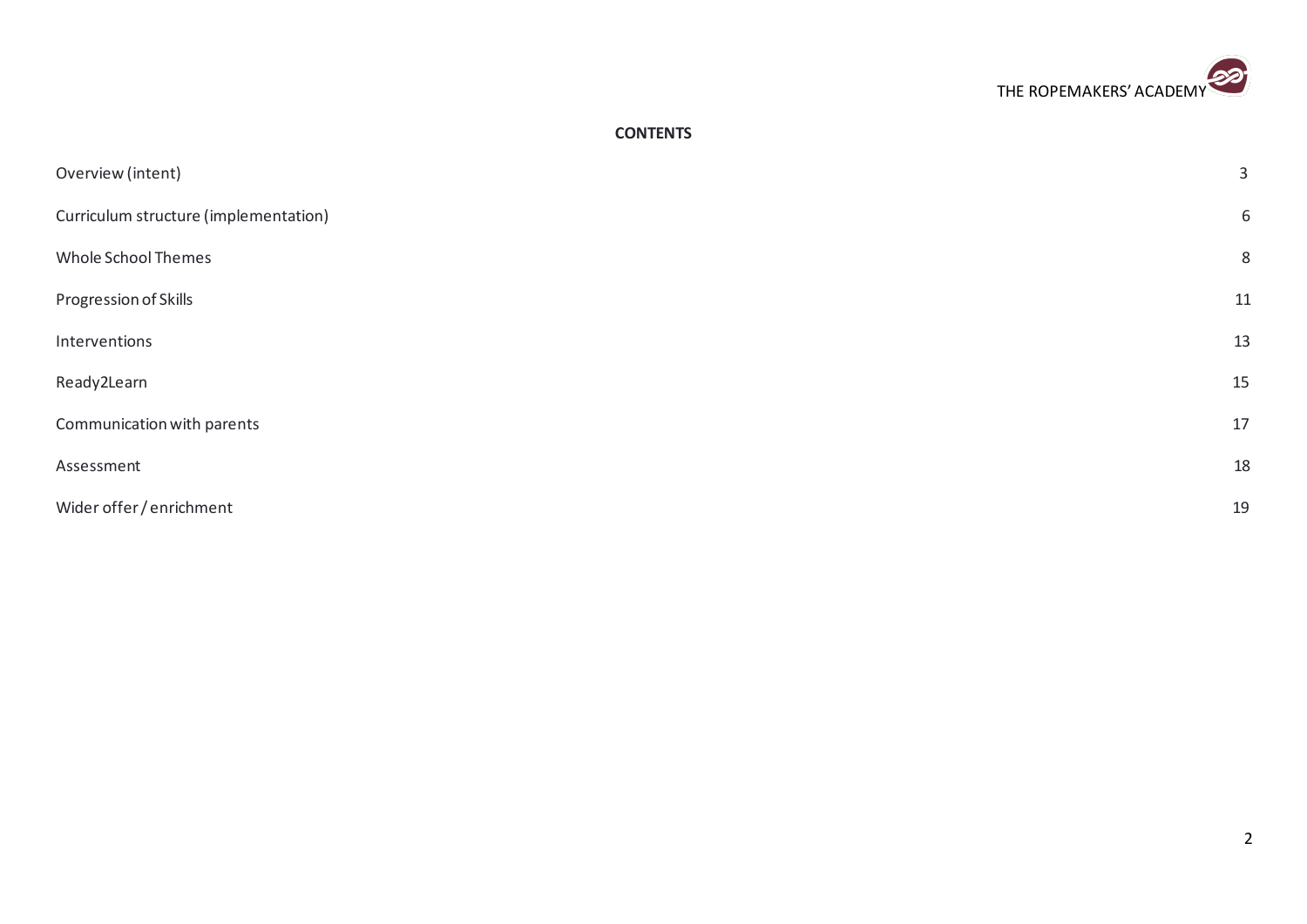

#### **OVERVIEW**

#### **INTENT**

#### **Our Approach**

The Ropemakers' Academy offers a nurture based education and provision approach to children who have been identified as having social, emotional and mental health needs. We offer our students the opportunity to enjoy a full educational experience in an environment that allows them to fee l emotionally and physically safe.

We offer a broad and balanced curriculum leading to the acquisition of key skills and qualifications. This will reflect the needs of our pupils, as well as our wider community as much as possible. For those children whose needs are such that they become a barrier to ordinary qualification pathways, we will provide bespoke routes to ensure that they leave school with routes into further education or employment opportunities.

Our curriculum is built around the subject areas that your child would expect to access in any school, such as maths, English and science. In addition, we use a topic-based approach to deliver our humanities and provide cross-curricular learning opportunities to our children. Where necessary, we will be able to offer each child subject based interventions as requires, such as reading recovery programmes or numeracy booster groups. However, for those children who are more active, we are continually building our outdoor education offer, which includes horticulture and gardening, PE and woodland skills. As you would expect, we retain a careful focus on our personal, social and health education (PSHE) as well as Relationships and Sex Education (RSE) in line with Government requirements. In the afternoons, most of our children will take part in an intervention led curriculum, which involvesthe delivery of a series of programmes, activities and lessons built to support their individual needs. Examples of these would be social skills groups, social communication and emotional regulation strategy sessions.

At The Ropemakers' Academy we pride ourselves on working tirelessly to ensure that any aspect of our education offer is always delivered in a therapeutic way, with all lessons and sessions carefully designed to develop the social and emotional skills, knowledge and strategies that so many of our pupils can lack.

Our curriculum has a clear purpose and is focused around excitement and love for learning. We aim to ensure that learning is bespoke to the needs of our learners and demonstrates a strong understanding about specific needs to succeed in life.

Ropemakers' Academy is fully equipped and staffed to allow our pupils to flourish in a school with a well-developed nurturing approach that enables them to strenghten their self-regulation and coping strategies whilst accessing a curriculum that provides them with opportunities for academic, sporting, vocational, social and emotional growth.

Our staff are equipped with the knowledge, skills and experience that will enable your child to graduate from the school with the skills and self-belief to look after themselves, care for others, gain long-term employment and lead adult lives that are happy, healthy and fulfilled. We are determined that we will do everything that we can to enhance the life choices and chances of each and every one of our pupils.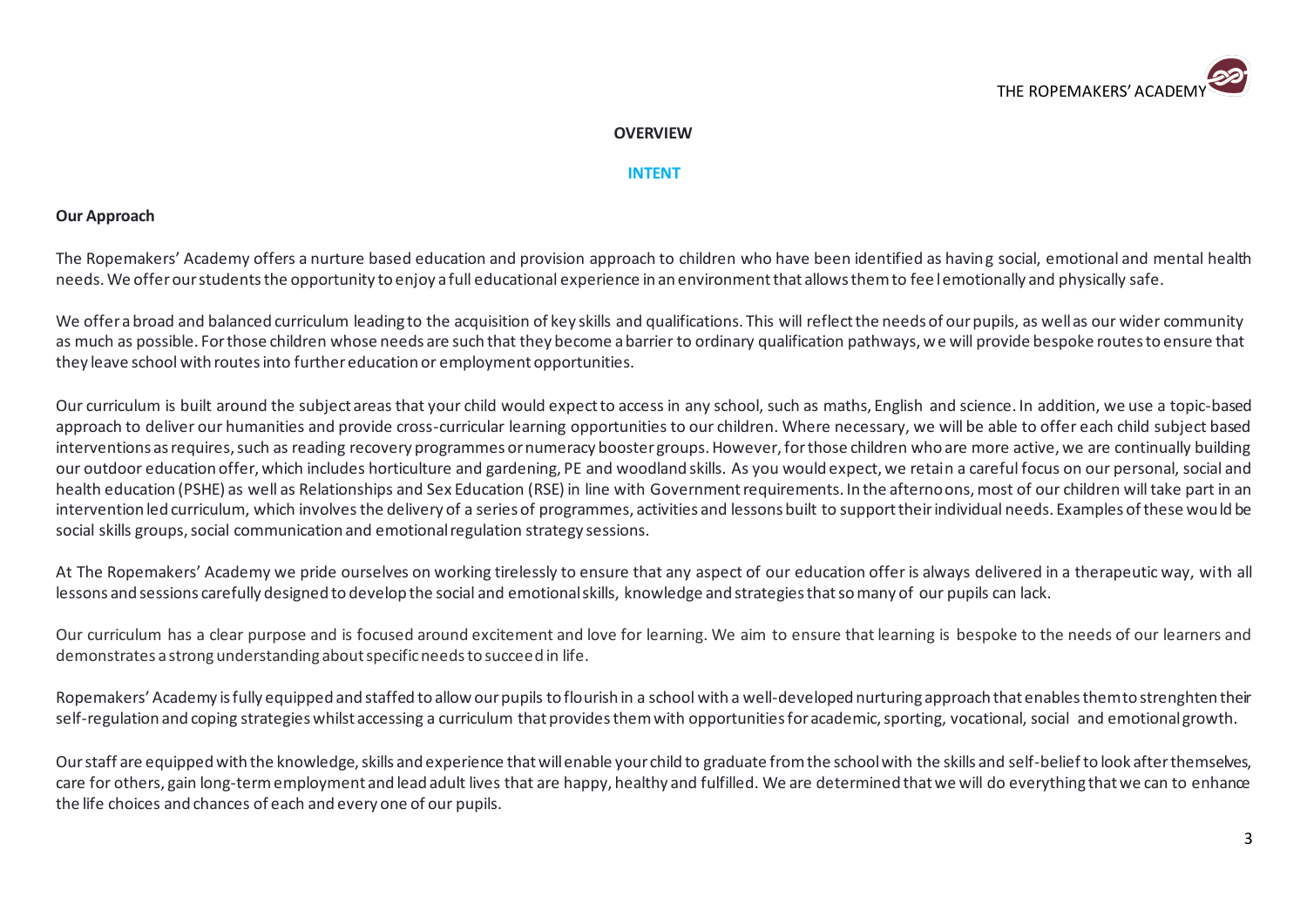

As a 4-16 school, we can take advantage of being able to take children in our care from primary and secondary phases. This means we are able to build excellent levels of knowledge and understanding of each of our individual pupil's strengths and areas for development. This all-through approach also means that we can form excellent pupil teacher relationships that develop across all school years as a pupil progresses through the school.

#### **Our Curriculum**

We offer a broad and balanced curriculum leading to the acquisition of key skills and qualifications. This will reflect the needs of our pupils, as well as our wider community as much as possible. For those children whose needs are such that they become a barrier to ordinary qualification pathways, we will provide bespoke routes to ensure that they leave school with routes into further education or employment opportunities.

#### **Our curriculum focuses on:**

- Learning that connects with children who have social and emotional needs, but that engages them meaningfully at the same time . Our curriculum is delivered with high expectations and appropriate challenge, but also with a continuous focus on pupil safety and well-being.
- Learning that enables children with complex needs to develop personally and make at least good progress and achieve the best possible outcomes.
- Personalised learning experiences that is built around each child's individual needs and meets them effectively.
- Community learning where children experience, learn and internalise the positive values of a healthy learning community so that they can participate with confidence in community activities, future learning and training in employment

#### **Academic Curriculum**

Our curriculum is built around the subject areas that your child would expect to access in any school, such as maths, English and science. In addition we use a topic based approach to deliver our humanities and provide cross-curricular learning opportunities to our children. Where necessary, we will be able to offer each child subject based interventions as requires, such as reading recovery programmes or numeracy booster groups. However, for those children who are more active, we are continually building our outdoor education offer, which includes horticulture and gardening, PE and woodland skills. As you would expect, we retain a careful focus on our personal, social and health education (PSHE) as well as Relationships and Sex Education (RSE) in line with Government requirements. In the afternoons, most of our children will take part in an intervention led curriculum, which involves the delivery of a series of programmes, activities and lessons built to support their individual needs. Examples of these would be social skills groups, social communication and emotional regulation strategy sessions.

#### **Intervention and Therapeutic Curriculum**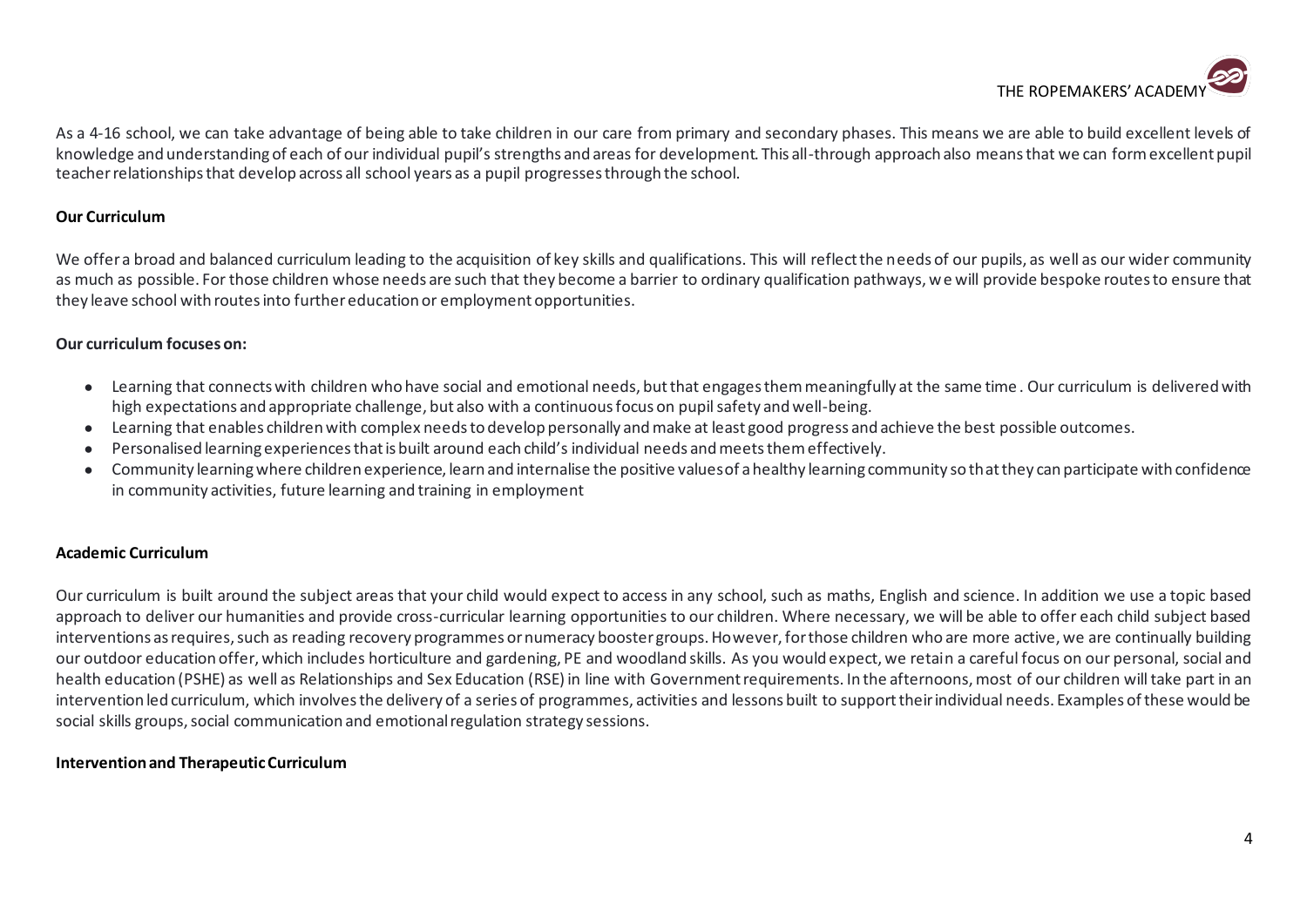

At The Ropemakers' Academy we pride ourselves on working tirelessly to ensure that any aspect of our education offer is always delivered in a therapeutic way, with all lessons and sessions carefully designed to develop the social and emotional skills, knowledge and strategies that so many of our pupils can lack. This means planning our lessons so that within any activity your child will, dependent on their individual needs, receive:

- Support for developing their self-esteem, self-confidence and resilience
- Support to develop their social skills
- Support in making healthy lifestyle choices
- Support to help them develop friendship groups (e.g. Circle of Friends)
- Activities that might contain cognitive behavioural approaches
- Positive behavioural support focused on understanding
- Support to develop effective metacognition and study skills
- Support around reducing exam stress and developing exam techniques
- Support with managing any bereavement, loss, or other personal crises
- Support for young people who have experienced trauma or bullying
- Support with planning and preparing for future economic well-being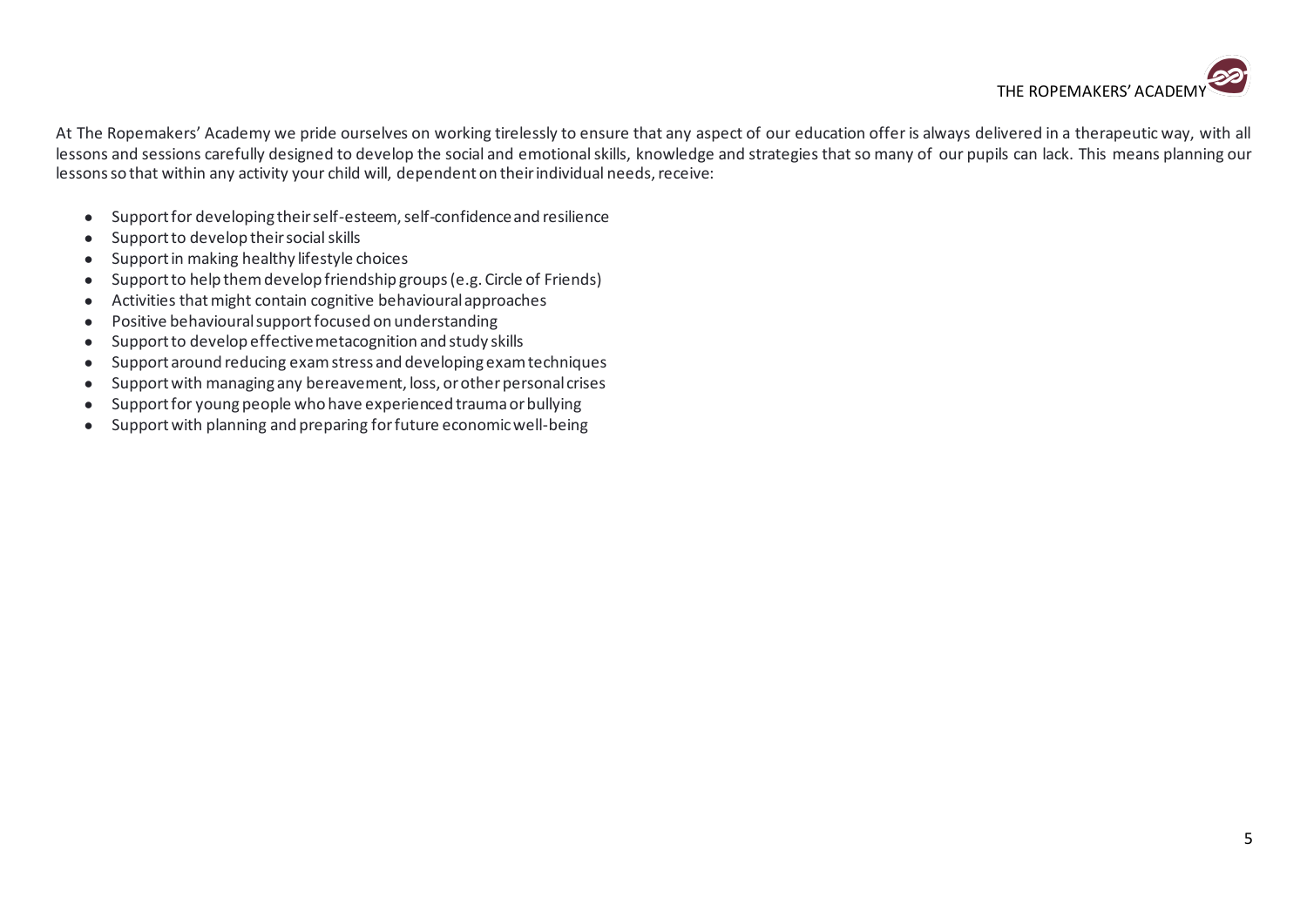

#### **IMPLEMENTATION**

#### **CURRICULUM STRUCTURE**

All pupils who attend Ropemakers have an EHCP. So, our curriculum is built around strands that support the implementation of provision outlined within a pupil's EHCP. As a result, our curriculum is not only highly adaptable but also serves to support with meeting agreed EHCP outcomes. The strands, when combined, create a whole provision offer that is broad and tailored towards all the needs of a pupil; not just the academic.

The curriculum is broken into four areas (strands). All four strands link to an area of the SEND Code of Practice. The strands are separate provision areas but also contain links to others in order to reinforce the notion that we are catering to the holistic needs of one, whole, individual. Mental Health and Wellbeing is a key part of all strands and a central focus for the school.

The child and their needs are at the centre of the curriculum. Our provision is built around them; in turn giving them everything they need to be successful:

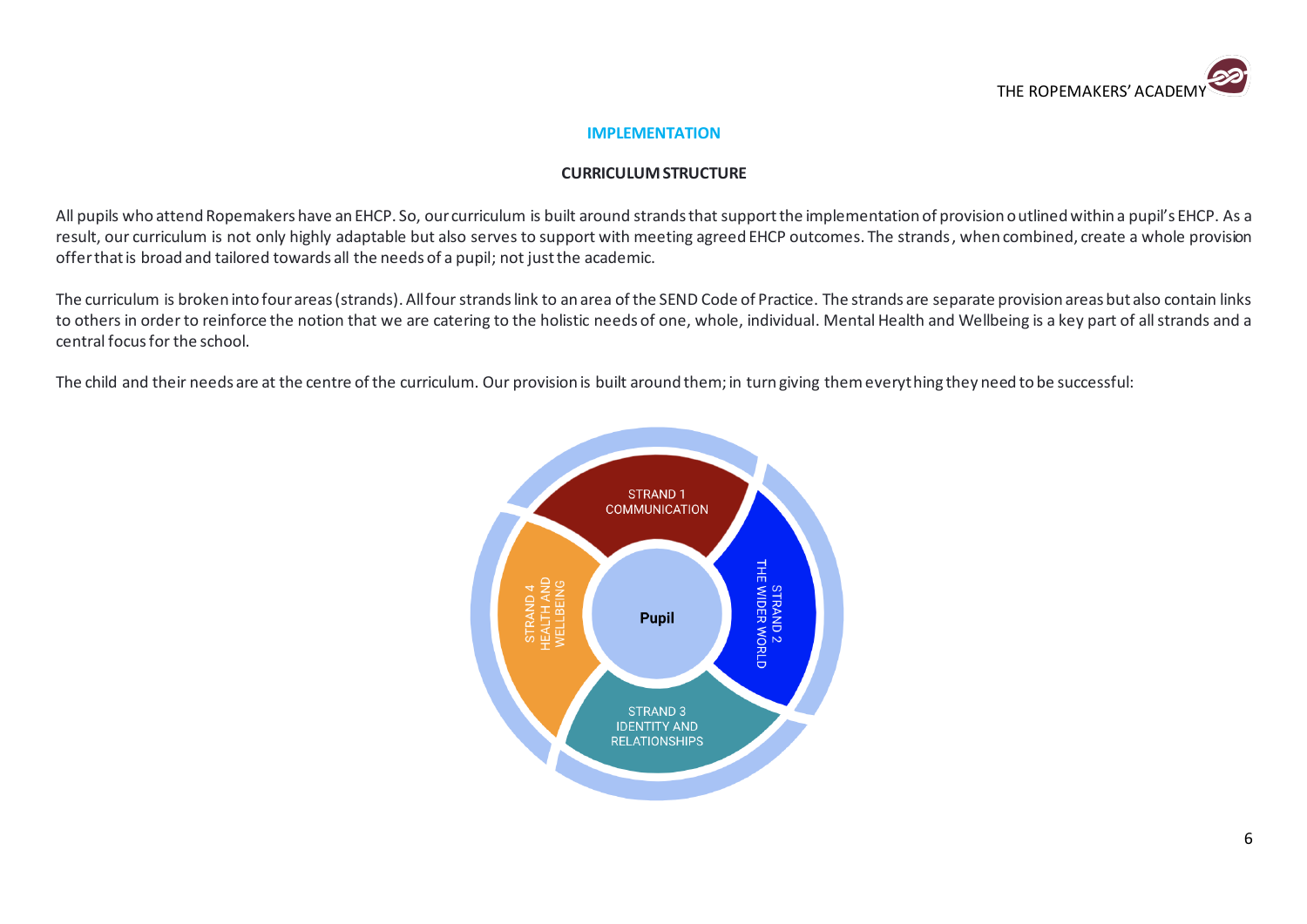

| <b>Curriculum Structure</b>                                                     |                                                                                                                                                                 |                                                                                                             |                                                                                                                                                 |  |  |  |  |  |
|---------------------------------------------------------------------------------|-----------------------------------------------------------------------------------------------------------------------------------------------------------------|-------------------------------------------------------------------------------------------------------------|-------------------------------------------------------------------------------------------------------------------------------------------------|--|--|--|--|--|
| <b>Strand 1: Communication</b>                                                  | <b>Strand 2: The Wider World</b>                                                                                                                                | <b>Strand 3: Identity and Relationships</b>                                                                 | <b>Strand 4: Health and Wellbeing</b>                                                                                                           |  |  |  |  |  |
| <b>SEND Code of Practice Area:</b>                                              | <b>SEND Code of Practice Area:</b>                                                                                                                              | <b>SEND Code of Practice Area:</b>                                                                          | <b>SEND Code of Practice Area:</b>                                                                                                              |  |  |  |  |  |
| <b>Communication and Interaction</b>                                            | <b>Cognition and Learning</b>                                                                                                                                   | <b>Social, Emotional and Mental Health</b>                                                                  | <b>Physical Development</b>                                                                                                                     |  |  |  |  |  |
| <b>Core Offer:</b>                                                              | <b>Core Offer:</b>                                                                                                                                              | <b>Core Offer:</b>                                                                                          | <b>Core Offer:</b>                                                                                                                              |  |  |  |  |  |
| Zones of Regulation<br>Language and Speech Link<br>Talk-about                   | Core academic curriculum based on the<br>National Curriculums for EYFS through<br>KS4<br>Forest School<br>Trips and engagement activities<br>SMSC, PSHE and RSE | <b>BOXALL</b><br>Talk-about<br>Zones of Regulation<br><b>Therapeutic Thinking</b><br>SMSC, PSHE and RSE     | PE<br><b>Sensory Circuits</b><br>Jump Ahead<br><b>Forest School</b><br>Trips and engagement activities<br>SMSC, PSHE and RSE                    |  |  |  |  |  |
| <b>Bespoke Offer:</b>                                                           | <b>Bespoke Offer:</b>                                                                                                                                           | <b>Bespoke Offer:</b>                                                                                       | <b>Bespoke Offer:</b>                                                                                                                           |  |  |  |  |  |
| Lego Therapy<br>Art Therapy<br><b>Precision Teaching</b><br>Drawing and Talking | <b>Precision Teaching</b><br><b>Animal Care</b><br>Horticulture<br>Swimming<br><b>Community Engagement Activities</b>                                           | <b>CBT</b><br>Pet Therapy<br>Art Therapy<br><b>Drawing and Talking</b><br>Place2be<br><b>Animal Therapy</b> | <b>CBT</b><br>Pet Therapy<br>Art Therapy<br>Drawing and Talking<br>Place2be<br>Animal Therapy<br>Swimming<br><b>Animal Care</b><br>Horticulture |  |  |  |  |  |
|                                                                                 | Linking all Four Strands: parent evenings, daily/weekly contact with families, annual reviews and structured conversations                                      |                                                                                                             |                                                                                                                                                 |  |  |  |  |  |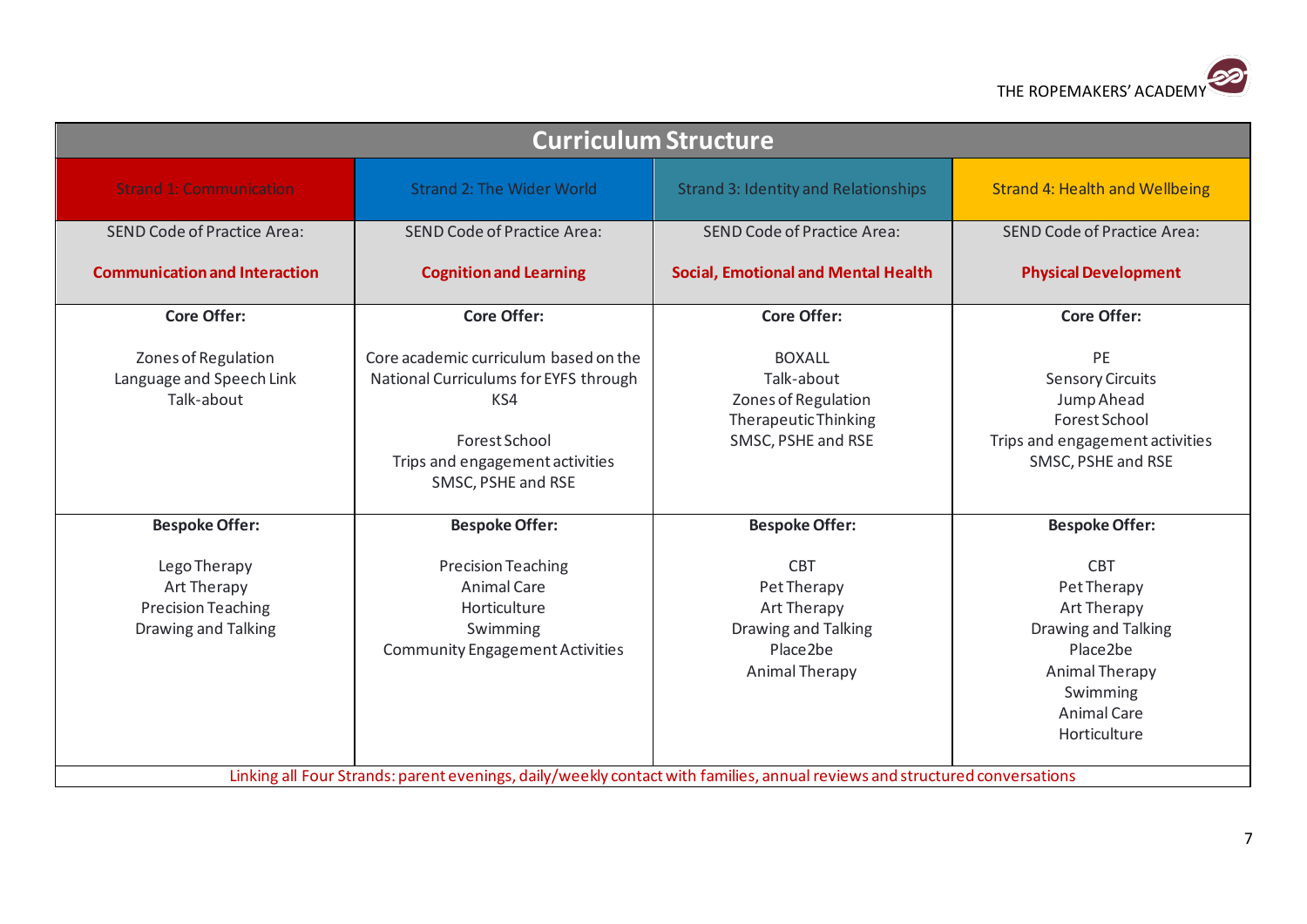

#### **WHOLE SCHOOL THEMES**

Below are the whole school themes that teaching teams will need to include in termly teaching. Most of these will be covered by the weekly assembly.

| <b>School Vision Aims:</b>                                                                                                                                                                                                                                                                                                                                                                                             | <b>Mission Statement:</b>                                                                                                                                                                                                                            |
|------------------------------------------------------------------------------------------------------------------------------------------------------------------------------------------------------------------------------------------------------------------------------------------------------------------------------------------------------------------------------------------------------------------------|------------------------------------------------------------------------------------------------------------------------------------------------------------------------------------------------------------------------------------------------------|
| Through everything we do we promote:                                                                                                                                                                                                                                                                                                                                                                                   | Our mission statement is:                                                                                                                                                                                                                            |
| A sense of feeling loved, cared for and always valued<br>The opportunity to flourish, not just within our own setting, but in the wider community and into<br>adulthood<br>$\Box$ An understanding and experience of social justice, around fairness, equality and democracy $^{\prime}$<br>A feeling of belonging within our community, and a sense of self identity within the wider context of<br>our pupils' lives | "To deliver exceptional education and support for traumatized children and young people identified as having SEMH or<br>autism and challenging behaviour."<br>We are committed to this mission statement and will constantly strive for improvement. |

|                            | <b>Whole School Curriculum Themes</b>                                 |                                                                      |                                                                      |  |  |  |  |
|----------------------------|-----------------------------------------------------------------------|----------------------------------------------------------------------|----------------------------------------------------------------------|--|--|--|--|
|                            | Terms 1 and 2                                                         | Terms 3 and 4                                                        | Terms 5 and 6                                                        |  |  |  |  |
| <b>Emotional literacy,</b> | <b>Managing feelings</b>                                              | Social skills                                                        | Self-awareness                                                       |  |  |  |  |
| social justice and         | Empathy                                                               | Perseverance                                                         | Self-motivation                                                      |  |  |  |  |
| learning to feel           | School Values of: social justice and love                             | <b>School Value of: community</b>                                    | <b>School Value of: flourish</b>                                     |  |  |  |  |
| valued                     |                                                                       |                                                                      |                                                                      |  |  |  |  |
|                            | For example                                                           | For example                                                          | For example                                                          |  |  |  |  |
| (will be covered by        | Kindness                                                              | Honesty                                                              | Kindness                                                             |  |  |  |  |
| assemblies, PSHE           | Working hard                                                          | Respecting property                                                  | Working hard                                                         |  |  |  |  |
| and whole school           | Listening to others                                                   |                                                                      | Helping others                                                       |  |  |  |  |
| events)                    |                                                                       | Safequarding: how to know if you need help, asking for help (how to  | Being gentle                                                         |  |  |  |  |
|                            | Safequarding: who are the DSLs, how to report issues, Child Line      | do it), Child Line                                                   |                                                                      |  |  |  |  |
|                            |                                                                       |                                                                      | Safeguarding: recap of systems, online safety, Child Line            |  |  |  |  |
| <b>British Values</b>      | Term 1: Rules and Laws - reinforcement of class rules                 | Term 3: Mutual Respect and Tolerance of Those with Different         | Term 5: Individual Liberty (linked to International Day of Families) |  |  |  |  |
|                            |                                                                       | Faiths and Beliefs (linked to Martin Luther King Day, World          |                                                                      |  |  |  |  |
| (will be covered by        | Term 2: Rules and Laws - focus beyond the school including the UN     | Holocaust Day 27th and E-Safety Day)                                 | Term 6: Democracy (linked to Nelson Mandela International Day)       |  |  |  |  |
| assemblies, PSHE           | Convention on the Rights of the Child (linked to Universal Children's |                                                                      |                                                                      |  |  |  |  |
| and whole school           | Day 20 <sup>th</sup> November)                                        | Term 4: Mutual Respect (linked to the UN week of solidarity with     |                                                                      |  |  |  |  |
| events)                    |                                                                       | people struggling against racism in March and International          |                                                                      |  |  |  |  |
|                            |                                                                       | Women's Day)                                                         |                                                                      |  |  |  |  |
|                            |                                                                       |                                                                      |                                                                      |  |  |  |  |
| Community                  | Staff to agree which national awareness days to celebrate each term.  | Staff to agree which national awareness days to celebrate each term. | Staff to agree which national awareness days to celebrate each term. |  |  |  |  |
|                            |                                                                       |                                                                      |                                                                      |  |  |  |  |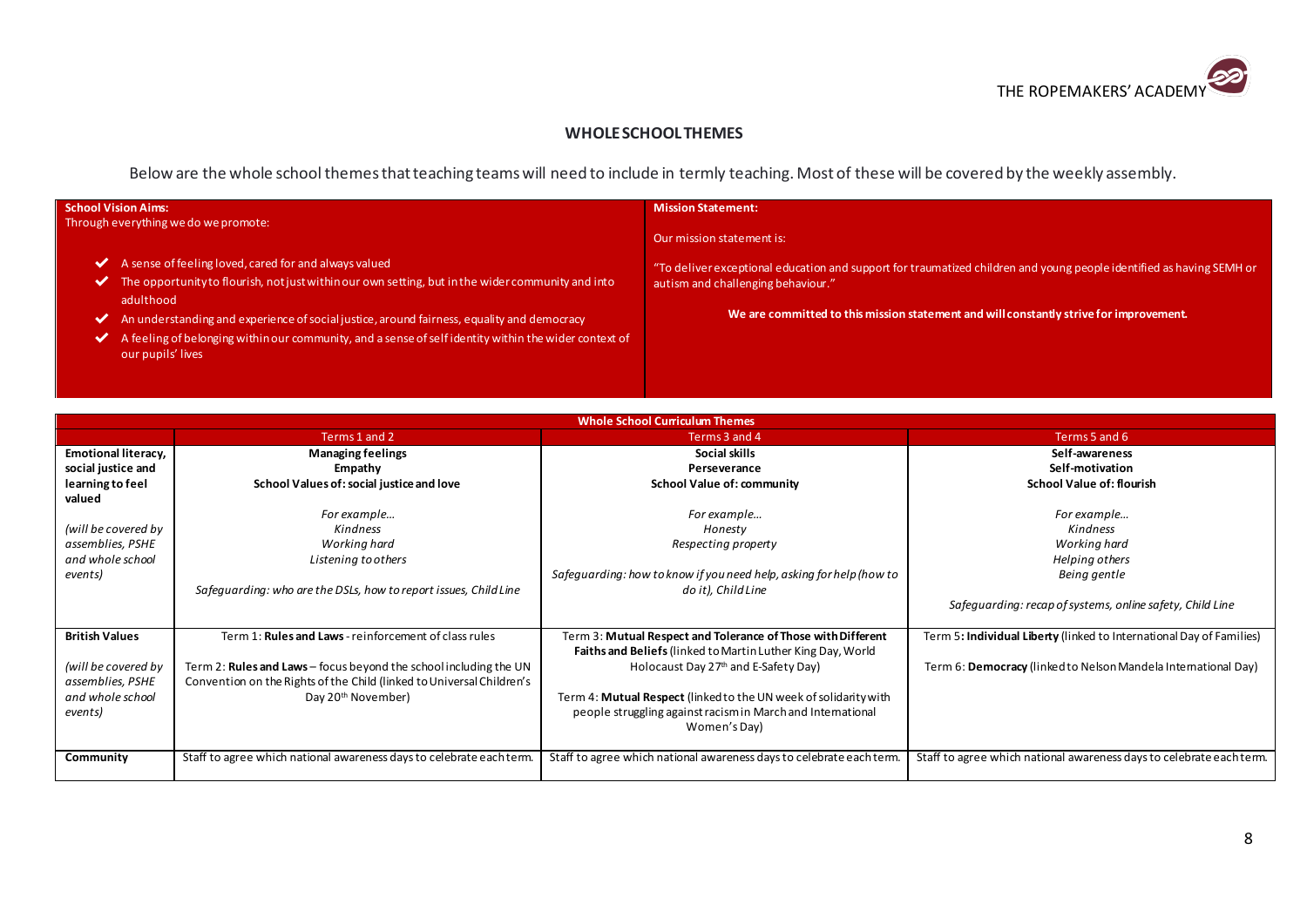

#### **CORE CURRICULUM STRUCTURE (STRAND 2: THE WIDER WORLD)**

| <b>Overview</b>                                                                                                                                                                                                                                                                                                                                                                                                                                                                                                                                                                                                                                                                                                                                                                     |                                                                                                                                                                                                                                                                                                                                                                                                                                                                                                                                                                                                                                                                                                                                                                                                                                                                                                                                                                                                         |                                                                                                                                                                                                                                                                                                                                                                                                                                                                                                                                                                                                                                                                                                                                                                                                                                                                                                                                                                                                                                                                                                                   |
|-------------------------------------------------------------------------------------------------------------------------------------------------------------------------------------------------------------------------------------------------------------------------------------------------------------------------------------------------------------------------------------------------------------------------------------------------------------------------------------------------------------------------------------------------------------------------------------------------------------------------------------------------------------------------------------------------------------------------------------------------------------------------------------|---------------------------------------------------------------------------------------------------------------------------------------------------------------------------------------------------------------------------------------------------------------------------------------------------------------------------------------------------------------------------------------------------------------------------------------------------------------------------------------------------------------------------------------------------------------------------------------------------------------------------------------------------------------------------------------------------------------------------------------------------------------------------------------------------------------------------------------------------------------------------------------------------------------------------------------------------------------------------------------------------------|-------------------------------------------------------------------------------------------------------------------------------------------------------------------------------------------------------------------------------------------------------------------------------------------------------------------------------------------------------------------------------------------------------------------------------------------------------------------------------------------------------------------------------------------------------------------------------------------------------------------------------------------------------------------------------------------------------------------------------------------------------------------------------------------------------------------------------------------------------------------------------------------------------------------------------------------------------------------------------------------------------------------------------------------------------------------------------------------------------------------|
| Tier 1                                                                                                                                                                                                                                                                                                                                                                                                                                                                                                                                                                                                                                                                                                                                                                              | Tier 2                                                                                                                                                                                                                                                                                                                                                                                                                                                                                                                                                                                                                                                                                                                                                                                                                                                                                                                                                                                                  | Tier 3                                                                                                                                                                                                                                                                                                                                                                                                                                                                                                                                                                                                                                                                                                                                                                                                                                                                                                                                                                                                                                                                                                            |
| <b>Assessment package</b>                                                                                                                                                                                                                                                                                                                                                                                                                                                                                                                                                                                                                                                                                                                                                           | Interventions package                                                                                                                                                                                                                                                                                                                                                                                                                                                                                                                                                                                                                                                                                                                                                                                                                                                                                                                                                                                   | Core academic curriculum                                                                                                                                                                                                                                                                                                                                                                                                                                                                                                                                                                                                                                                                                                                                                                                                                                                                                                                                                                                                                                                                                          |
| Assessment of core academic skills:<br>Beckmead's 'Continuum of Skills Development' for<br>overview of progress against specific targets.<br>SATS where applicable<br>$\bullet$<br>Phonics screening where applicable<br>GSCE where applicable<br>BTEC/ASDAN/Other where applicable<br><b>Assessment of SEMH skills:</b><br>Beckmead's 'Continuum of Skill Development' for overview<br>$\bullet$<br>of progress against specific targets.<br>Sitting beneath the above are assessment packages designed to<br>support teachers with informing the above:<br><b>Core Academic:</b><br>Hexgons/APP style assessment grid<br>GCSE exams board specifications<br><b>SEND and SEMH:</b><br><b>BOXALL for SEMH</b><br>Speech and Language Link for SLCN<br>SDQ<br>Leuven Wellbeing Scale | Interventions are phased across three levels:<br>Level 1: references wave 1 and 2 interventions and are carried out<br>by class teams within the classrooms and teaching spaces (e.g.<br>spelling support, phonics support, TA support, visuals, sensory<br>circuits, language link, zones of regulation, talkabout).<br>Level 2: references wave 3 interventions and although managed by<br>teaching teams may require outside, specialist support or for staff<br>members to become trained in the area (e.g: OT sessions, CBT<br>sessions, counselling, play therapy).<br>Level 3: references the school's Ready2Learn provision. This is led<br>by a specific teacher and has a separate curriculum informed by<br>SEMH and Nurture practice. It is targeted towards pupils who cannot<br>yet function in a classroom and need further specialist provision. It<br>also provides support, guidance and modelling of the correct ethos<br>across the school to all teaching staff in all classrooms. | Organised via a Long Term and Medium-Term Plan. This plan covers<br>all subjects, visits and parent engagement activities. Plans are based<br>around a topic where possible. Plans are stored on the school's<br>Google Drive. Teachers use Schemes, the National Curriculum and<br>Skills Grids to guide progression of learning.<br>We will be able to offer the following subjects. This can be discreet<br>and/or cross-curricular in approach:<br><b>EYFS through to KS3</b><br><b>Maths (statutory)</b><br><b>English (statutory)</b><br><b>Science (statutory)</b><br>Humanities/RE/PSHE/RSE (statutory<br><b>Art/DT (statutory</b><br><b>Computing (statutory)</b><br>Creative arts, music, and projects (music is statutory)<br><b>KS4:</b><br><b>Maths (statutory at KS4)</b><br><b>English (statutory at KS4)</b><br><b>Science (statutory at KS4)</b><br>Humanities/RE (RE is statutory. Humanities is not but<br>pupils have the right to be taught it)<br><b>Computing (statutory at KS4)</b><br>Creative arts and projects: bespoke to individual pupils<br><b>ASDAN life skills or equivalent</b> |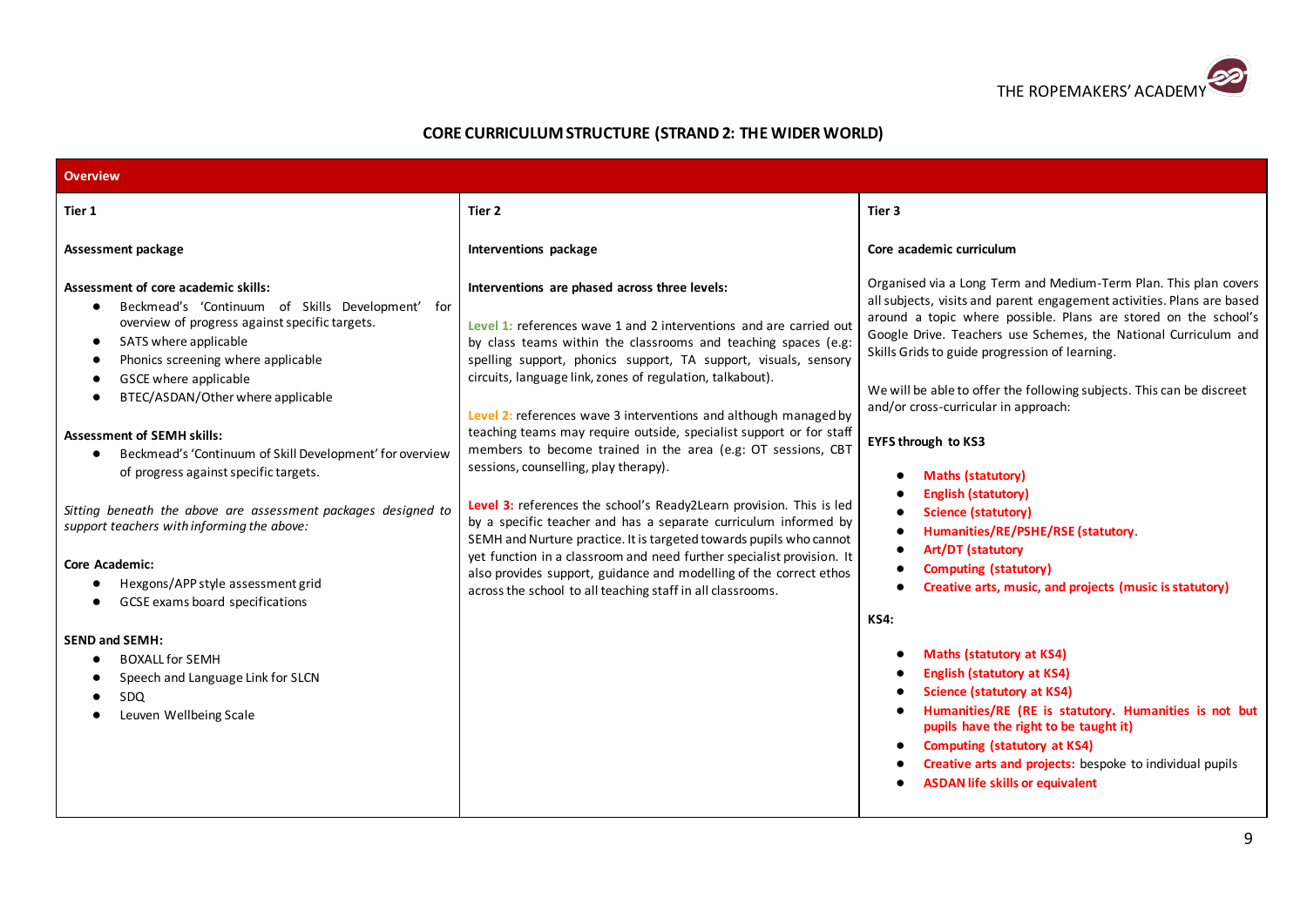

|  | Both:<br><b>PSHE (statutory)</b><br>$\bullet$<br>R(S) E (statutory)<br>$\bullet$<br>PE (statutory)<br>$\bullet$<br><b>Forest School</b><br>$\bullet$<br><b>Cooking</b><br>$\bullet$<br>Alternative Provision: bespoke to individual pupils<br>$\bullet$<br><b>Swimming</b><br>$\bullet$ |
|--|-----------------------------------------------------------------------------------------------------------------------------------------------------------------------------------------------------------------------------------------------------------------------------------------|
|  | <b>Horticulture and animal care</b>                                                                                                                                                                                                                                                     |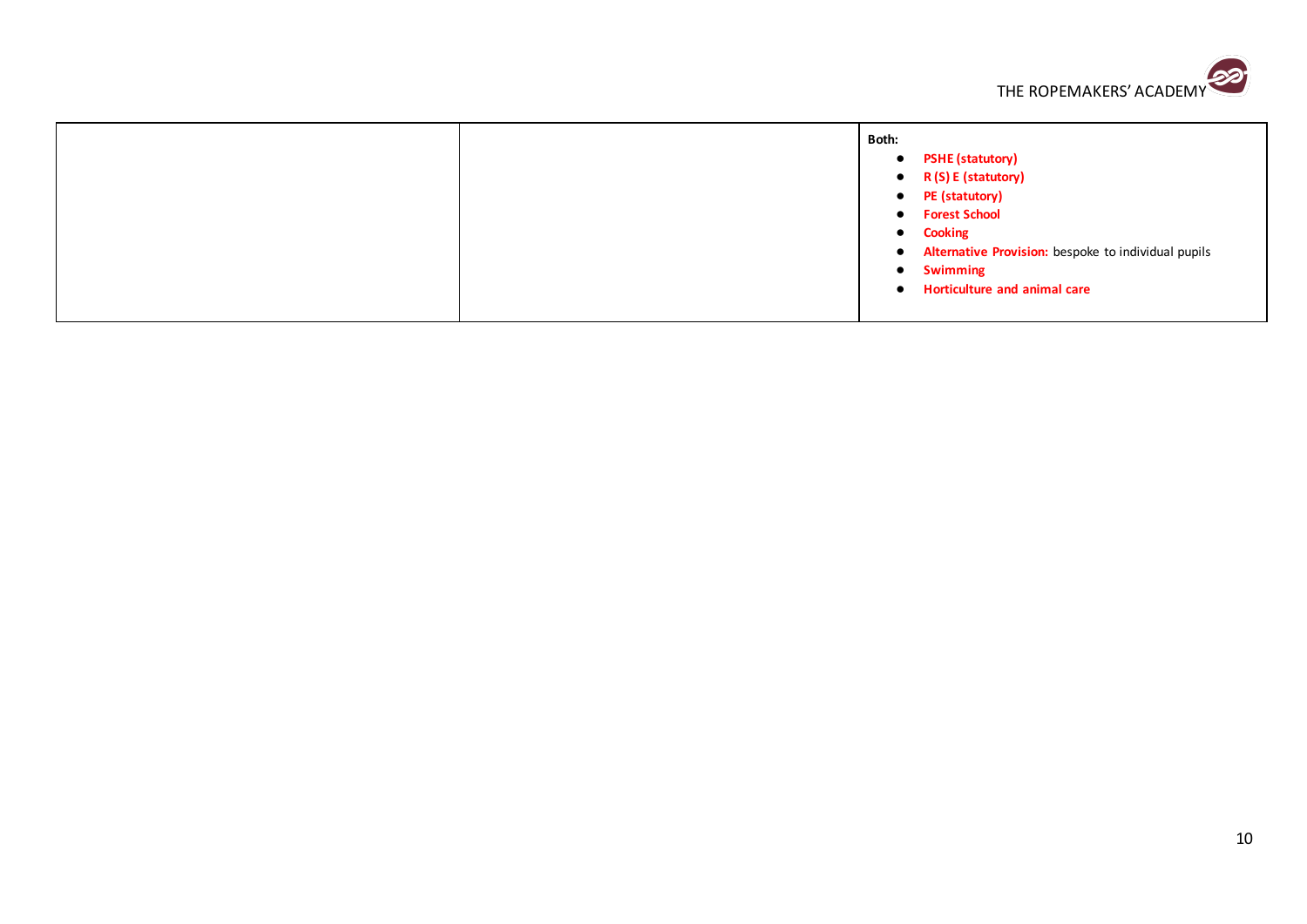

#### **PROGRESSION OF SKILLS**

| <b>How We Evidence Building Up of Skills</b>                                                                                                                                      |  |                                                                                                                                     |  |                                                                                                                                                                                                                  |               |                                                                                                                       |  |
|-----------------------------------------------------------------------------------------------------------------------------------------------------------------------------------|--|-------------------------------------------------------------------------------------------------------------------------------------|--|------------------------------------------------------------------------------------------------------------------------------------------------------------------------------------------------------------------|---------------|-----------------------------------------------------------------------------------------------------------------------|--|
| <b>Starting Point</b>                                                                                                                                                             |  | <b>Assess</b>                                                                                                                       |  | <b>Build Up of Skills</b>                                                                                                                                                                                        | $\rightarrow$ | <b>Review</b>                                                                                                         |  |
| Teachers have access to<br>skills progression<br>maps for the core<br>academic curriculum and<br>then BOXALL, Leuven<br>and SDQs for<br>progression of<br><b>SEND/SEMH skills</b> |  | Pupils are assessed for<br>both the academic and<br>SEND/SEMH to<br>ascertain a point of entry<br>into a subject or<br>intervention |  | Teachers, where<br>possible, work with a<br>pupil to build up their<br>skills using the<br>progression maps,<br>BOXALL, Leuven and<br>SDQs. These formats<br>give teachers a pathway<br>with a defined end point |               | Teachers regularly<br>review progress<br>informally with SLT, with<br>parents, with outside<br>agencies and with ESCC |  |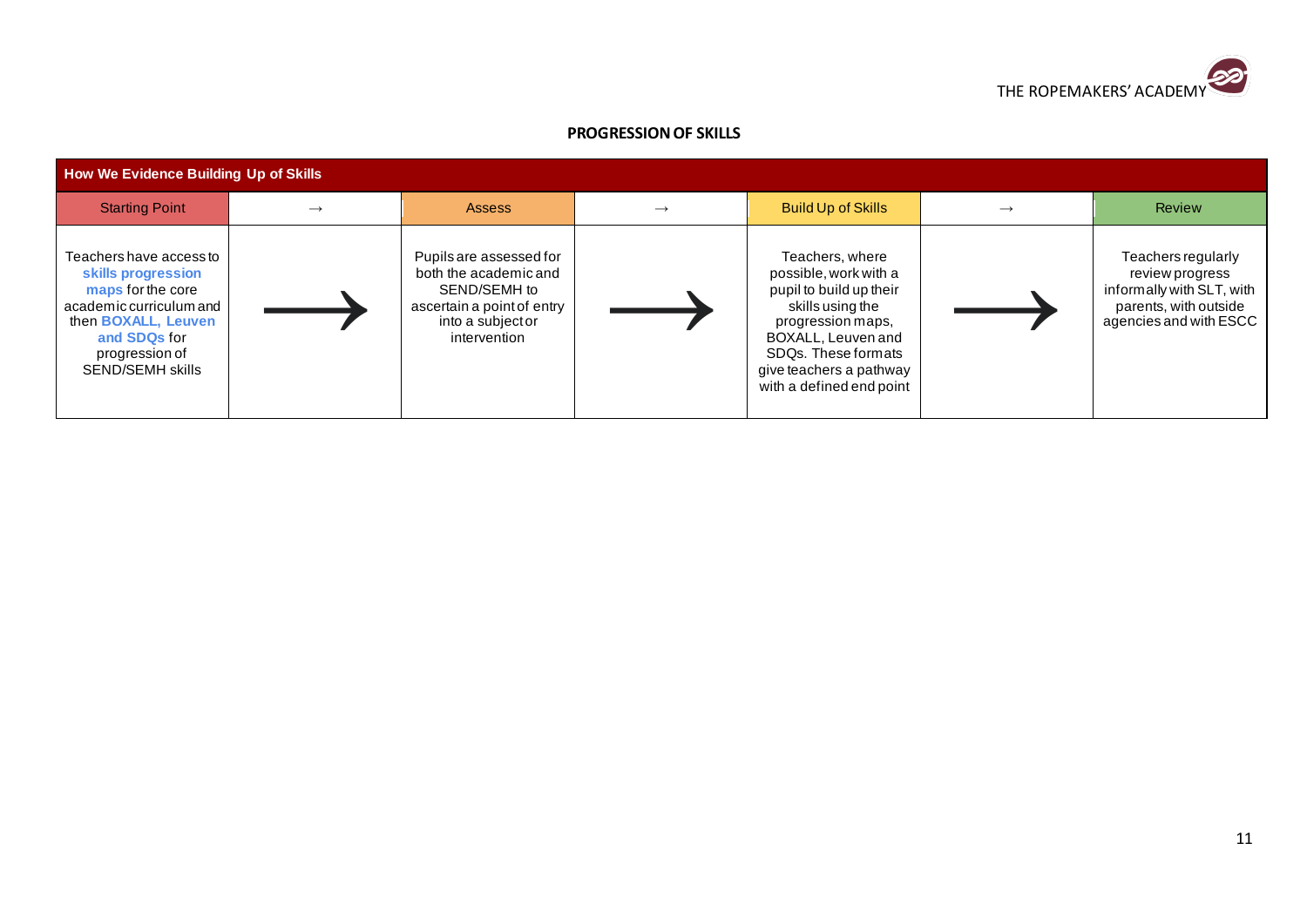

#### **EXAMPLE TIMETABLE**

#### Example timetable:

|       | <b>Monday</b>                                                        | <b>Tuesday</b>                                                       | Wednesday                                                            | <b>Thursday</b>                                                      | <b>Friday</b>                                                        |
|-------|----------------------------------------------------------------------|----------------------------------------------------------------------|----------------------------------------------------------------------|----------------------------------------------------------------------|----------------------------------------------------------------------|
|       | Transition Day: lessons should<br>factor in change                   |                                                                      |                                                                      |                                                                      | <b>Transition Day: lessons should</b><br>factor in change            |
| 08:30 | All staff gather and support with pupils<br>transitioning from taxis | All staff gather and support with pupils<br>transitioning from taxis | All staff gather and support with pupils<br>transitioning from taxis | All staff gather and support with pupils<br>transitioning from taxis | All staff gather and support with pupils<br>transitioning from taxis |
| 08:30 | Class breakfast time and morning<br>registration                     | Class breakfast time and morning<br>registration                     | Class breakfast time and morning<br>registration                     | Class breakfast time and morning<br>registration                     | Class breakfast time and morning<br>registration                     |
| 09:00 | Period 1: Assembly then Maths                                        | <b>Period 1: Maths</b>                                               | <b>Period 1: Maths</b>                                               | <b>Period 1: Maths</b>                                               | Period 1: Maths                                                      |
| 09:40 | First Morning break<br>All adults down to attend break               | First Morning break<br>All adults down to attend break               | First Morning break<br>All adults down to attend break               | First Morning break<br>All adults down to attend break               | First Morning break<br>All adults down to attend break               |
| 10:00 | Period 2: English                                                    | Period 2: English                                                    | Period 2: English                                                    | Period 2: English                                                    | Period 2: English                                                    |
| 10:40 | Second Moming break<br>All adults down to attend break               | Second Moming break<br>All adults down to attend break               | Second Moming break<br>All adults down to attend break               | Second Moming break<br>All adults down to attend break               | Second Moming break<br>All adults down to attend break               |
| 11:00 | Period 3: Geography                                                  | Period 3: History                                                    | Period 3: PE with teacher                                            | Period 3: PSHE                                                       | Period 3:                                                            |
| 12:00 | Class lunch time                                                     | Class lunch time                                                     | Class lunch time                                                     | Class lunch time                                                     | Class lunch time                                                     |
| 13:00 | Afternoon registration                                               | Afternoon registration                                               | Afternoon registration                                               | Afternoon registration                                               | Afternoon registration                                               |
| 13:00 | Period 4: Art                                                        | Period 4: Cooking                                                    | Period 4: Science                                                    | Period 4: PE in Gym with Coach                                       | Period 4: Interventions                                              |
| 13:45 | Period 5: interventions                                              | Period 5: interventions                                              | Period 5: interventions                                              | Period 5: interventions                                              | Period 5: DT and Golden Time                                         |
| 14:30 | All staff gather and support with pupils<br>transitioning to taxis   | All staff gather and support with pupils<br>transitioning to taxis   | All staff gather and support with pupils<br>transitioning to taxis   | All staff gather and support with pupils<br>transitioning to taxis   | All staff gather and support with pupils<br>transitioning to taxis   |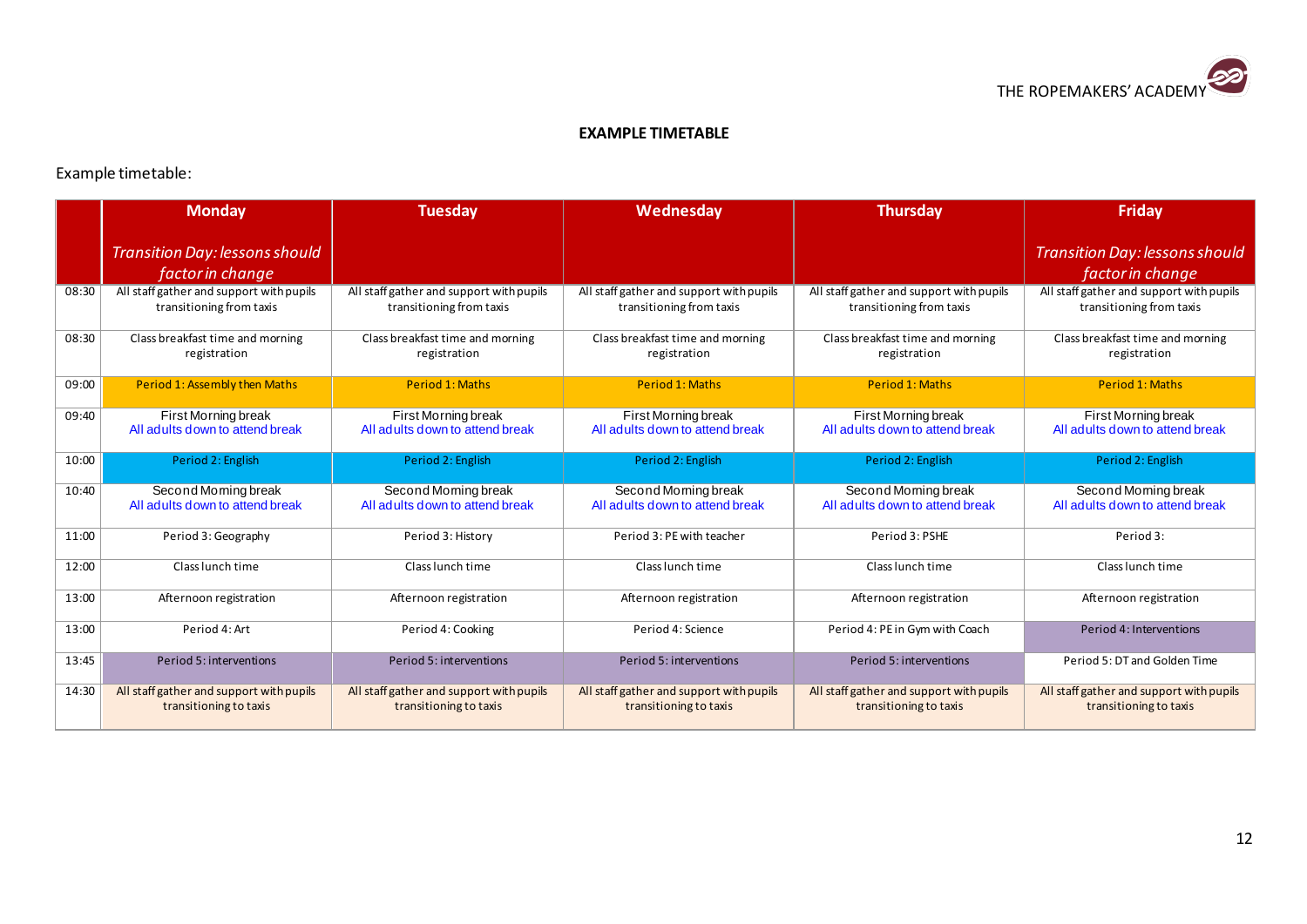

#### **INTERVENTIONS**

All pupils attending The Ropemakers' Academy should receive an intervention of one kind or another due to all pupils having an EHCP. Below details the system around this. Specific communication, sharing of paperwork and training will be done through termly communications between Head, Deputy, parents and teaching team.

| <b>Core and Bespoke</b>  | <b>Core Offer</b>                          | <b>Bespoke Offer</b>                       |
|--------------------------|--------------------------------------------|--------------------------------------------|
|                          |                                            |                                            |
| Our interventions are    | <b>Communication and Interaction</b>       | <b>Communication and Interaction</b>       |
| organised into a 'Core   | Language Link                              | East Sussex SALT support                   |
| Offer' and a 'Bespoke    | Language Kit                               | East Sussex CLASS support                  |
| Offer'.                  | Social Use of Language                     |                                            |
|                          |                                            | <b>Cognition and Learning</b>              |
| Our Core Offer           | <b>Cognition and Learning</b>              | East Sussex SALT support                   |
| interventions are        | <b>Precision Teaching</b>                  | East Sussex CLASS support                  |
| ones that we can         |                                            |                                            |
| readily offer within     | <b>Social, Emotional and Mental Health</b> | <b>Social, Emotional and Mental Health</b> |
| school to all pupils.    | Talkabout                                  | Counselling                                |
|                          |                                            | <b>CBT</b>                                 |
| Our Bespoke Offer        | <b>Sensory and Physical</b>                |                                            |
| refers to any            | Zones of Regulation                        | <b>Sensory and Physical</b>                |
| interventions that       | <b>Sensory Circuits</b>                    | Occupational Therapy                       |
| require us to access     | Jump Ahead                                 |                                            |
| outside support or       |                                            |                                            |
| are for specific pupils. |                                            |                                            |
|                          |                                            |                                            |

#### Within the offers above, interventions we offer can be further categorised:

| <b>Oversight</b>                                                                 | <b>Monitoring</b>    | Tier 1                     | Tier 2                               | Tier 3                            | <b>Provision Map</b>                                         | <b>CPD &amp; Resources</b>                                                                 |
|----------------------------------------------------------------------------------|----------------------|----------------------------|--------------------------------------|-----------------------------------|--------------------------------------------------------------|--------------------------------------------------------------------------------------------|
| The school will only<br>permit interventions<br>that are based either<br>on EHCP | It is expected that: | Low level<br>interventions | <b>Medium level</b><br>interventions | <b>High level</b><br>intervention | The Deputy<br><b>Headteacher will</b><br>keep the following: | All staff must receive<br>a CPD session (and<br>rolling programme of<br>support if needed) |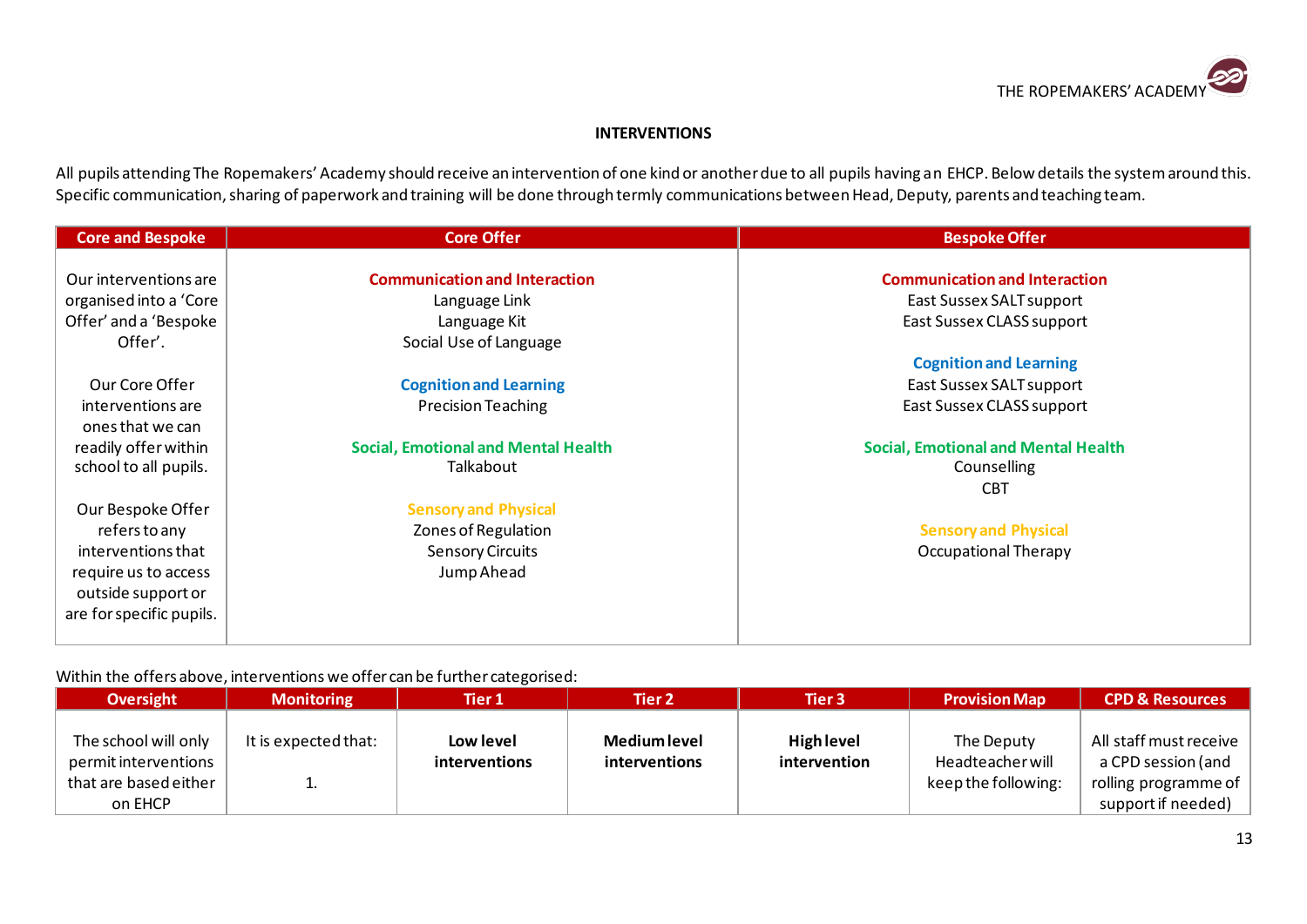

| recommendations or     | Interventions happen   | These are                  | These are               | This references our     | $\mathbf{1}$ .        | before beginning a     |
|------------------------|------------------------|----------------------------|-------------------------|-------------------------|-----------------------|------------------------|
| are                    | when scheduled         | interventions that can     | interventions that will | <b>Ready2Learn</b>      | A whole school        | cycle of an            |
| researched/quality     |                        | be easily carried out      | require specialist      | provision (see next     | provision map         | intervention.          |
| assured.               | 2.                     | by teaching teams          | support. This will      | section entitled,       |                       |                        |
|                        | They include an        | within the classroom       | most likely have to be  | 'Ready2Learn'           | 2.                    | Resources should be    |
| Our interventions are  | entrance assessment    |                            | referred for.           |                         | Individual pupil maps | in place before the    |
| organised into a 'Core |                        | These are bespoke          |                         | <b>Pupils attending</b> |                       | intervention begins to |
| Offer' and a 'Bespoke  | 3.                     | and can alter as the       | These follow a set      | Ready2Learn will        | These will track the  | ensure consistency.    |
| Offer'. Our Core Offer | They include an exit   | pupil progresses.          | programme, and a        | require a highly        | impact of             |                        |
| interventions are      | assessment             | Examples are:              | report may be written   | bespoke, specialist     | interventions         |                        |
| ones that we can       |                        |                            | by the specialist at    | curriculum that will    | alongside costings    |                        |
| readily offer within   | 4.                     | <b>Visualaids (PECS,</b>   | the end.                | sit outside of the      |                       |                        |
| school to all pupils.  | They are consistent to | widget, CIP)               | Examples are:           | main school.            |                       |                        |
| Our Bespoke Offer      | have impact            |                            |                         |                         |                       |                        |
| refers to any          |                        | <b>Basic spelling and</b>  | <b>Physical Therapy</b> | <b>Pupils attending</b> |                       |                        |
| interventions that     | 5.                     | word recognition           |                         | Ready2Learn may         |                       |                        |
| require us to access   | All interventions have | support (precision         | Support for sight,      | also access tier 1 and  |                       |                        |
| outside support.       | a written rationale    | teaching)                  | hard of hearing         | 2 interventions.        |                       |                        |
|                        | and are monitored      |                            |                         | However, this will be   |                       |                        |
|                        | each term for impact   | Language Link              | <b>Touch Typing</b>     | done within their       |                       |                        |
|                        |                        |                            |                         | setting.                |                       |                        |
|                        | 6.                     | <b>Talkabout</b>           | <b>Play Therapy</b>     |                         |                       |                        |
|                        | Staff carrying out     |                            |                         |                         |                       |                        |
|                        | interventions are      | <b>Sensory Circuits</b>    | Counselling             |                         |                       |                        |
|                        | trained                |                            |                         |                         |                       |                        |
|                        |                        | <b>Jump Ahead</b>          | <b>CBT Therapy</b>      |                         |                       |                        |
|                        | 7.                     |                            |                         |                         |                       |                        |
|                        | A provision map is     | <b>Zones of Regulation</b> | <b>EPS Support</b>      |                         |                       |                        |
|                        | kept                   |                            |                         |                         |                       |                        |
|                        |                        |                            |                         |                         |                       |                        |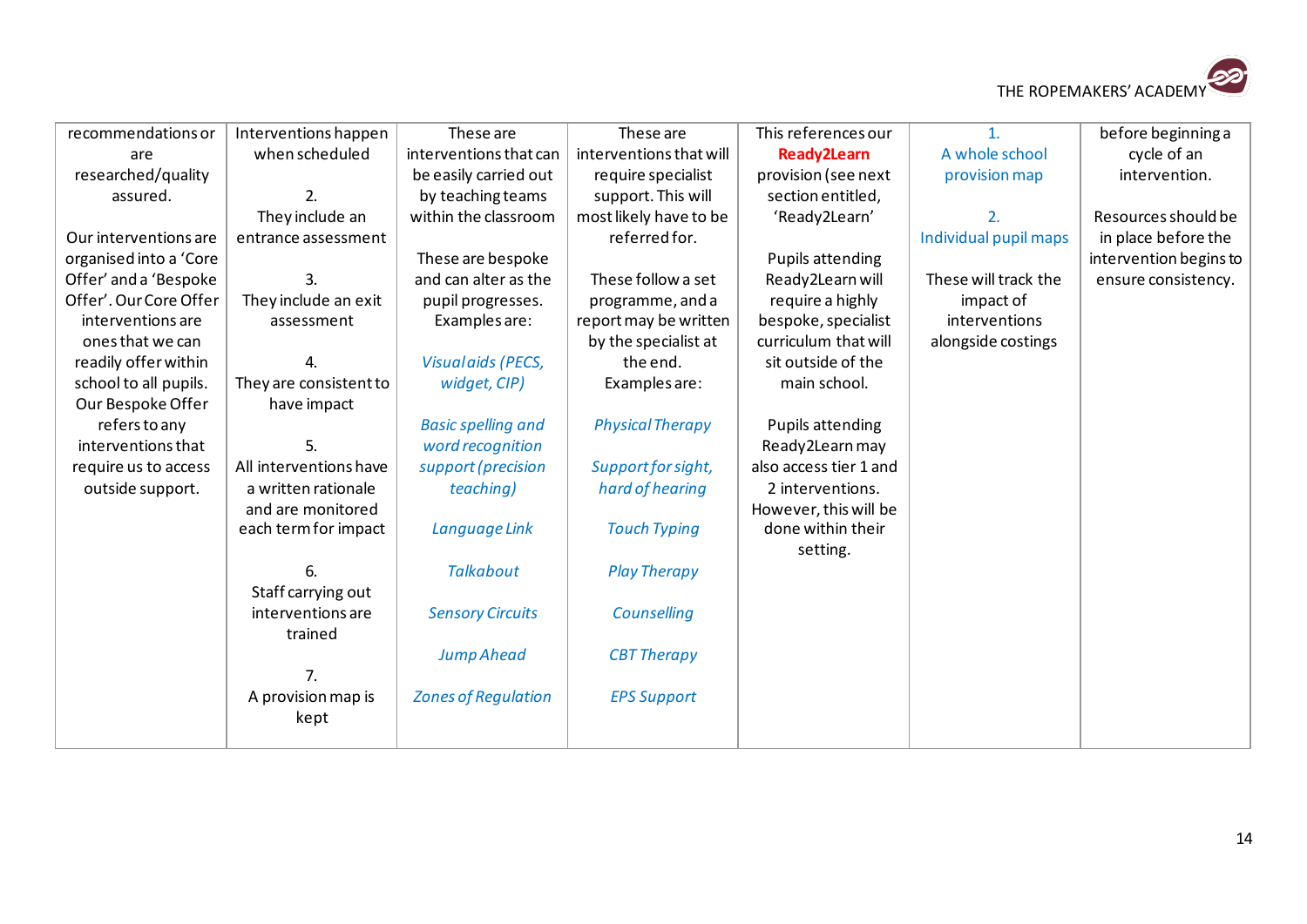

#### **READY2LEARN**

Alongside the classroom provision, a separate internal provision also exists called, 'Ready-2-Learn'. This is run alongside the main school curriculum. A dedicated teaching team run Ready2Learn. Pupils attending Ready2Learn are those referred, through consultation, to the school that are not deemed able to regulate within one of the main classrooms and need extra time and support. They access a highly bespoke, alternative curriculum. The focus within this provision is that of regulation and emotional resilience (rather than core academic teaching). However, a core academic offer is there to ease transition between R2L into the main school. An overview of the structure is below. The initial offer is for four students with scope for expansion.

|    | <b>Overview of Provision</b>                                                                                                                                   |                                                                                                                                                                |                                                                                                                                                                |                                                                                                                                                                |                                                                                                                                |  |  |  |
|----|----------------------------------------------------------------------------------------------------------------------------------------------------------------|----------------------------------------------------------------------------------------------------------------------------------------------------------------|----------------------------------------------------------------------------------------------------------------------------------------------------------------|----------------------------------------------------------------------------------------------------------------------------------------------------------------|--------------------------------------------------------------------------------------------------------------------------------|--|--|--|
|    | Overview of Initial Model (to be used in Autumn term 2021-22)                                                                                                  |                                                                                                                                                                |                                                                                                                                                                |                                                                                                                                                                |                                                                                                                                |  |  |  |
|    | Space 1                                                                                                                                                        | Space 2                                                                                                                                                        | Space 3                                                                                                                                                        | Space 4                                                                                                                                                        | <b>Staffing</b>                                                                                                                |  |  |  |
| AM | Pupil will attend in accordance with<br>bespoke timetable agreed with<br>Headteacher, Deputy Headteacher,<br>iSEND and class teaching team.                    | Pupil will attend in accordance with<br>bespoke timetable agreed with<br>Headteacher, Deputy Headteacher,<br>iSEND and class teaching team.                    | Pupil will attend in accordance with<br>bespoke timetable agreed with<br>Headteacher, Deputy Headteacher,<br>iSEND and class teaching team.                    | Pupil will attend in accordance with<br>bespoke timetable agreed with<br>Headteacher, Deputy Headteacher,<br>iSEND and class teaching team.                    | The following will be in place:<br>1 x class teacher (included in ratios)<br>2 x TA (in line with other classes)               |  |  |  |
|    | For hours the pupil is not in school,<br>a remote learning offer will be<br>provided through Google<br>Classroom or via support from<br>agencies like BeeLeaf. | For hours the pupil is not in school,<br>a remote learning offer will be<br>provided through Google<br>Classroom or via support from<br>agencies like BeeLeaf. | For hours the pupil is not in school,<br>a remote learning offer will be<br>provided through Google<br>Classroom or via support from<br>agencies like BeeLeaf. | For hours the pupil is not in school,<br>a remote learning offer will be<br>provided through Google<br>Classroom or via support from<br>agencies like BeeLeaf. | Additional TA and INA roles as<br>needed<br><b>Responsibilities:</b>                                                           |  |  |  |
|    | Learning led by teaching team                                                                                                                                  | Learning led by teaching team                                                                                                                                  | Learning led by teaching team                                                                                                                                  | Learning led by teaching team                                                                                                                                  | Head: consultation, staffing, liaising<br>with County Council, finance of                                                      |  |  |  |
|    | Pupil will attend in accordance with<br>bespoke timetable agreed with                                                                                          | Pupil will attend in accordance with<br>bespoke timetable agreed with                                                                                          | Pupil will attend in accordance with<br>bespoke timetable agreed with                                                                                          | Pupil will attend in accordance with<br>bespoke timetable agreed with                                                                                          | provision and strategic oversight of<br>Ready2Learn                                                                            |  |  |  |
| PM | Headteacher, Deputy Headteacher,<br>iSEND and class teaching team.                                                                                             | Headteacher, Deputy Headteacher,<br>iSEND and class teaching team.                                                                                             | Headteacher, Deputy Headteacher,<br>iSEND and class teaching team.                                                                                             | Headteacher, Deputy Headteacher,<br>iSEND and class teaching team.                                                                                             | Deputy: cover, timetabling,<br>booking of spaces, safeguarding                                                                 |  |  |  |
|    | For hours the pupil is not in school,<br>a remote learning offer will be<br>provided through Google<br>Classroom or via support from<br>agencies like BeeLeaf. | For hours the pupil is not in school,<br>a remote learning offer will be<br>provided through Google<br>Classroom or via support from<br>agencies like BeeLeaf. | For hours the pupil is not in school,<br>a remote learning offer will be<br>provided through Google<br>Classroom or via support from<br>agencies like BeeLeaf. | For hours the pupil is not in school,<br>a remote learning offer will be<br>provided through Google<br>Classroom or via support from<br>agencies like BeeLeaf. | Teacher: session planning, teaching<br>targeted lessons, progress of<br>pupils, communication with<br>families, annual reviews |  |  |  |
|    | Learning led by teaching team                                                                                                                                  | Learning led by teaching team                                                                                                                                  | Learning led by teaching team                                                                                                                                  | Learning led by teaching team                                                                                                                                  | TA and INA: teaching sessions and<br>supporting pupils as directed                                                             |  |  |  |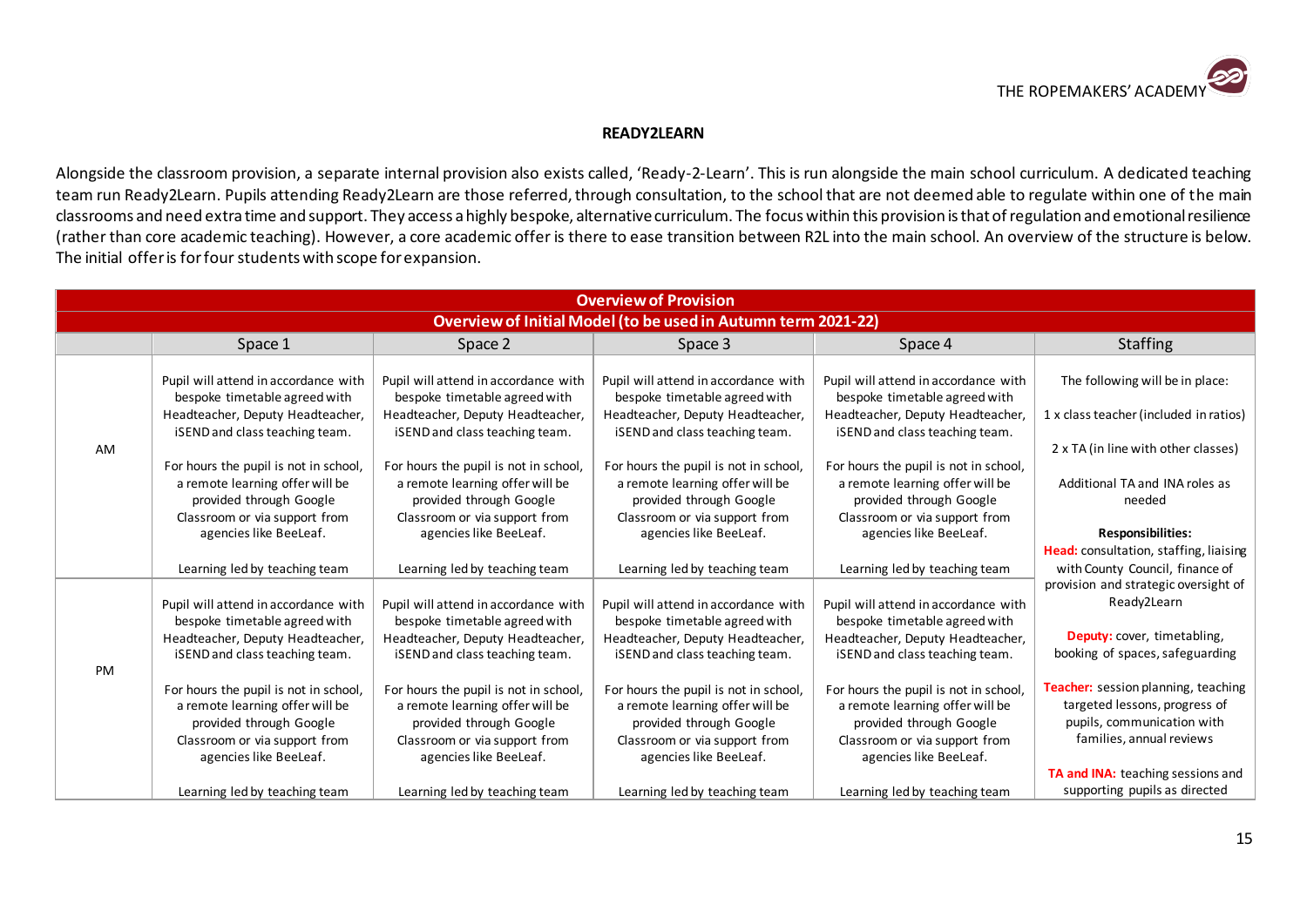

| Additional<br>Curriculum<br>offer | Spaces available for provision delivery: Therapy Office, Therapy Room 1, Therapy Room 2, Sensory Room.                                                                                    |
|-----------------------------------|-------------------------------------------------------------------------------------------------------------------------------------------------------------------------------------------|
|                                   | Bookable spaces: cookery/science lab/music and drama studio/art and design room/horticulture area**/camp skills**/outdoor space adjacent to primary dining area/service yard              |
|                                   | Wider curriculum options (delivered every afternoon on a rota): equine therapy once a week, cycling once a week, a wild walk once a week, cooking, gardening, pet therapy and<br>swimming |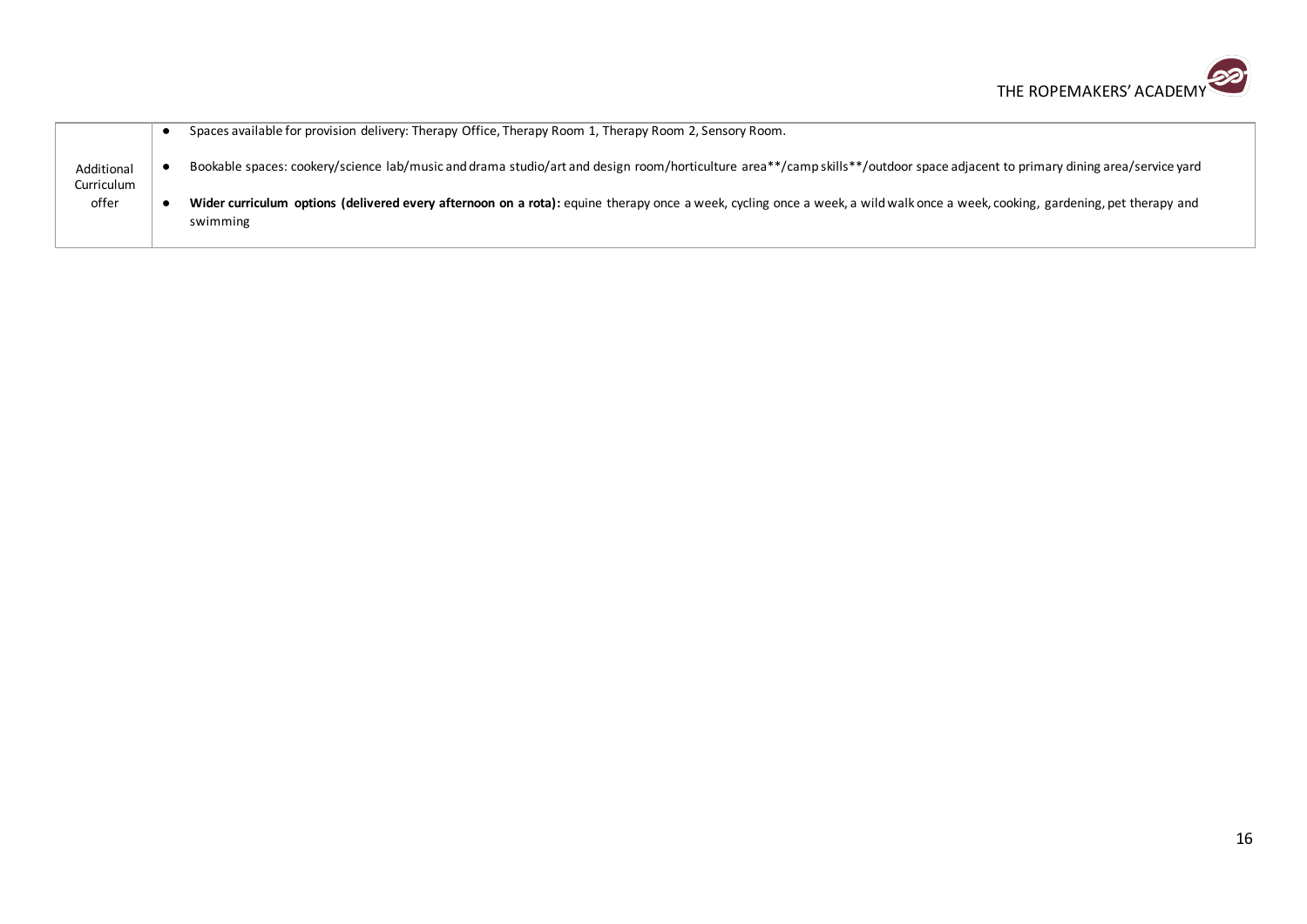

#### **COMMUNICATION WITH PARENTS**

The following mechanisms are to be used to communicate with parents:

| <b>School Newsletter</b>                                                                                                                                       | <b>Annual Reviews</b>                                                 | <b>Structured Conversations</b>                                                                          | <b>Weekly Communication</b>                                                                                                                                                                                                                                     | <b>Engagement Events</b>                                                                                                                                             |
|----------------------------------------------------------------------------------------------------------------------------------------------------------------|-----------------------------------------------------------------------|----------------------------------------------------------------------------------------------------------|-----------------------------------------------------------------------------------------------------------------------------------------------------------------------------------------------------------------------------------------------------------------|----------------------------------------------------------------------------------------------------------------------------------------------------------------------|
| A newsletter will be sent to all<br>parents by the Headteacher.<br>This will also be shared with the<br>school community and copies<br>kept in the staff room. | This is a statutory process.<br>A protocol is on the Google<br>Drive. | These will happen three times a<br>year between families and<br>teachers.<br>There will be minute taken. | It is expected teachers<br>communicate AT LEAST once a<br>week with parents. This can be a<br>phone call and/or email<br>(whatever suits the parents).<br>Communication should be<br>informative, detailed and<br>focused on the child's needs and<br>progress. | COVID19 allowing, it is<br>expected that parents will be<br>invited into school to take<br>part in events.<br>These will be organised and<br>communicated each term. |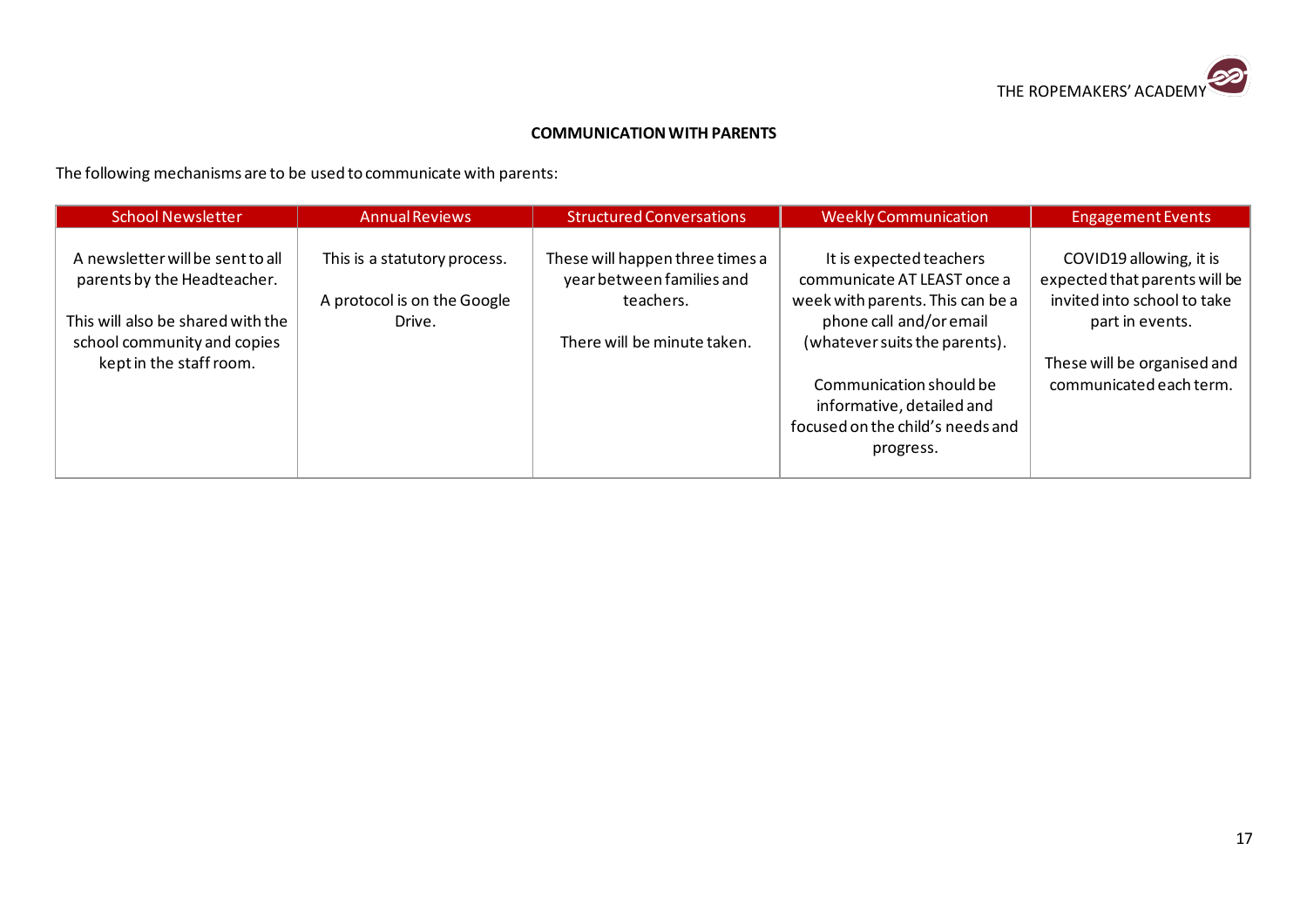

#### **ASSESSMENT**

#### The following mechanisms are to be used to gauge assessment levels:

| <b>Continuum of Skills</b>                     | Annual Reviews and outside                       | Intervention exit and entrance                                                                                                                     | <b>Statutory Assessments</b>                                                                                                                                                              | In-house Assessments                                                                                                                                                                                                                        |
|------------------------------------------------|--------------------------------------------------|----------------------------------------------------------------------------------------------------------------------------------------------------|-------------------------------------------------------------------------------------------------------------------------------------------------------------------------------------------|---------------------------------------------------------------------------------------------------------------------------------------------------------------------------------------------------------------------------------------------|
| Development                                    | agencies                                         | assessments                                                                                                                                        |                                                                                                                                                                                           |                                                                                                                                                                                                                                             |
| This is the agreed Trust<br>assessment system. | Annual Reviews should take<br>place once a year. | All intervention programmes<br>should require entrance and exit<br>data. This is used to gauge<br>impact. This will be kept on a<br>provision map. | If a pupil is to take SATS, phonics<br>screening, timetables screening,<br>GCSEs or other qualifications<br>then it is expected teachers keep<br>a record of progress for these<br>areas. | We offer:<br>Core Academic:<br>Subject Tracker<br>$\bullet$<br><b>SEND and SEMH:</b><br><b>BOXALL for SEMH</b><br>$\bullet$<br>Speech and Language Link<br>for SLCN<br><b>SDQ</b><br>$\bullet$<br>Wellbeing<br>Leuven<br>$\bullet$<br>Scale |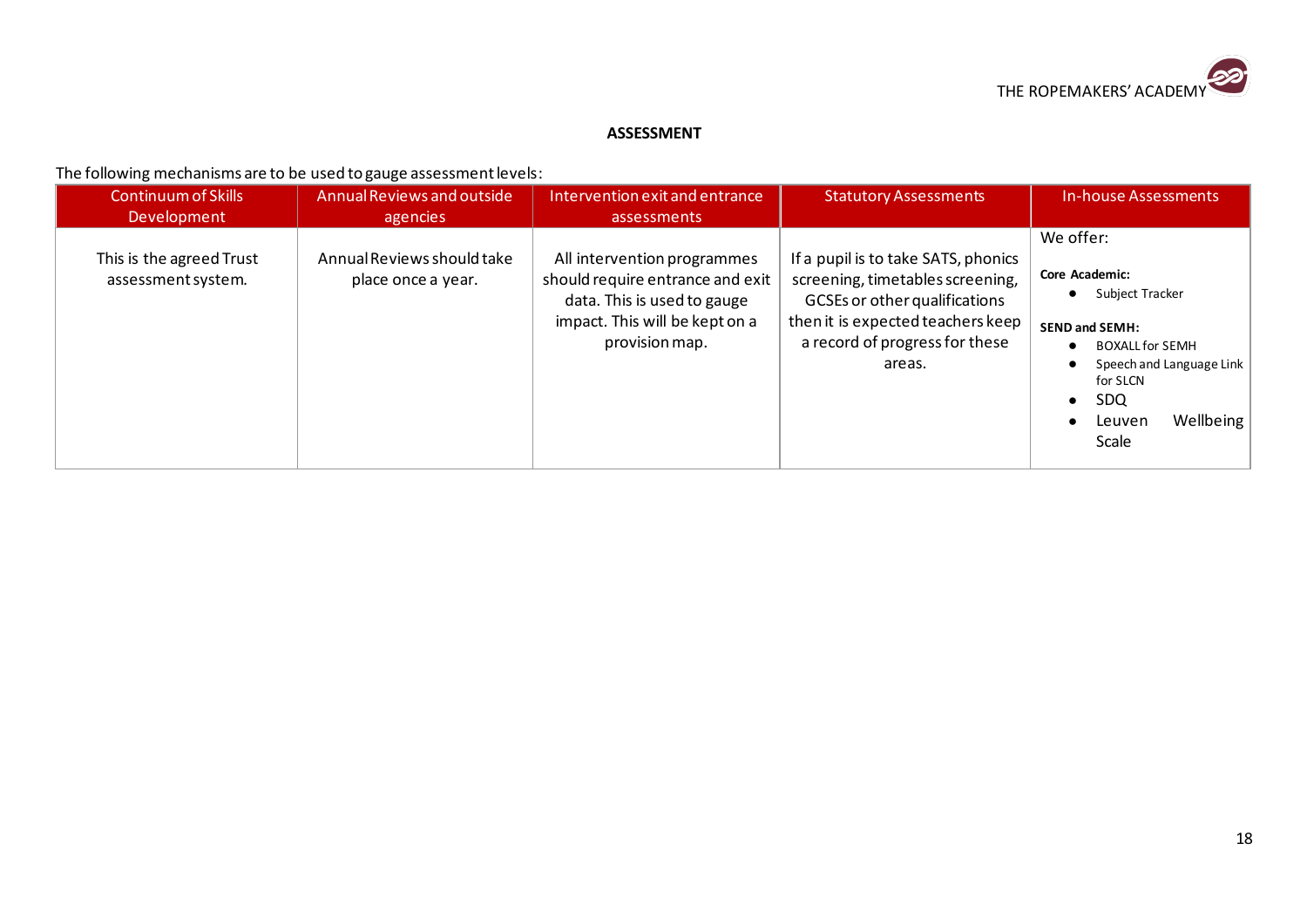

| <b>WIDEN CONNICOLONI OFFER / ENNICHMENT</b><br><b>Wider Offer Overview</b> |                         |                 |                            |  |  |  |  |  |
|----------------------------------------------------------------------------|-------------------------|-----------------|----------------------------|--|--|--|--|--|
| In House                                                                   | In House (with support) | <b>Off Site</b> | Off Site (with support)    |  |  |  |  |  |
| Forest School                                                              | Pet Therapy             | Swimming        | <b>Animal Care</b>         |  |  |  |  |  |
| Horticulture                                                               | Music lessons           | One trip a term | Equine Therapy             |  |  |  |  |  |
| Art Therapy                                                                |                         |                 | <b>Cycling Proficiency</b> |  |  |  |  |  |
| Visits from Inspiring People                                               |                         |                 |                            |  |  |  |  |  |

#### **WIDER CURRICULUM OFFER / ENRICHMENT**